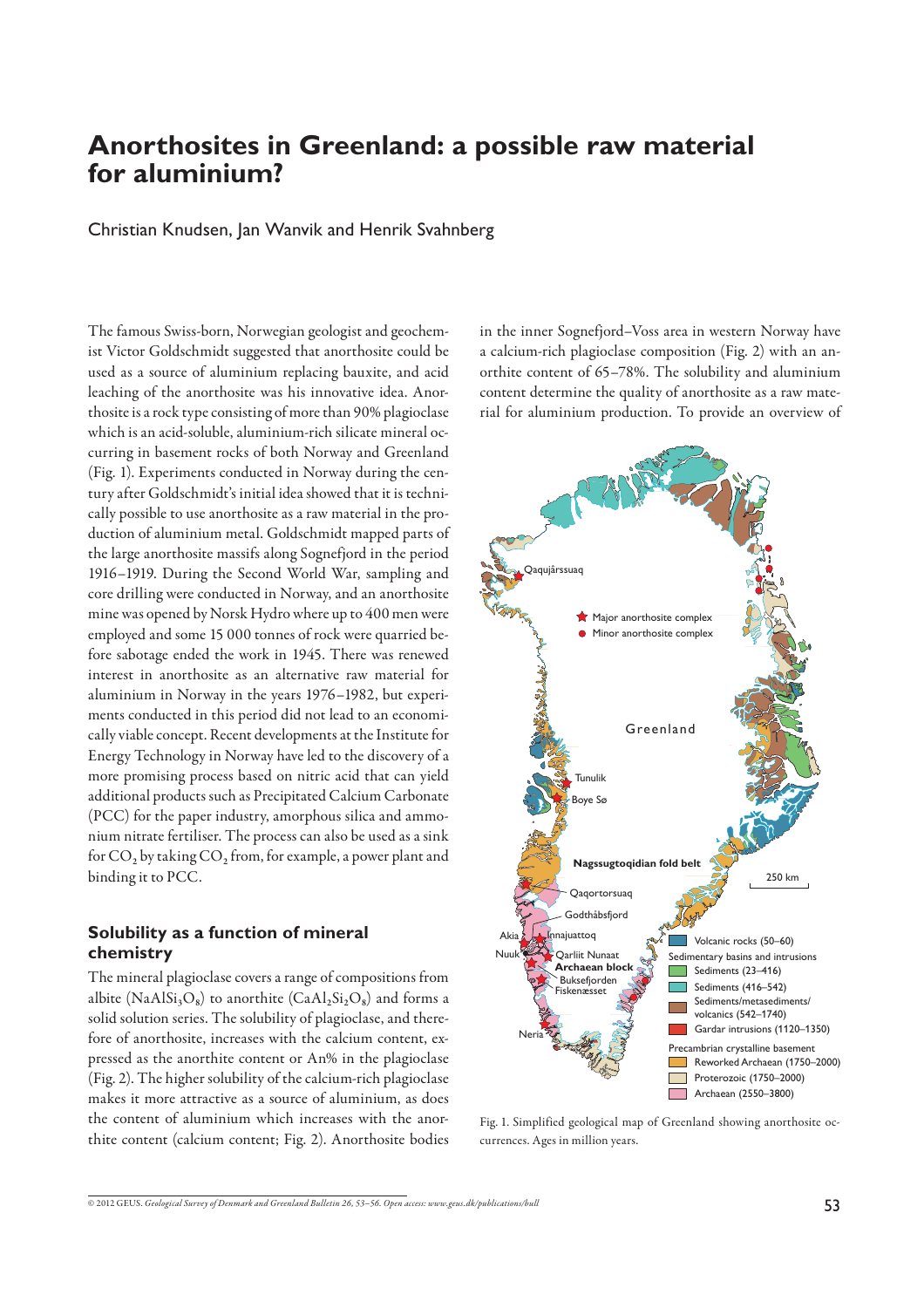

the variation in these parameters and accordingly the value of anorthosite as a potential raw material in aluminium production, the Geological Survey of Denmark and Greenland conducted a survey of the compositional variation of anorthosite complexes in Greenland.

## **Anorthosites in Greenland**

Anorthosite rock bodies are found in Archaean basement rocks in most parts of Greenland and constitute up to 5% of the bedrock in a region. They are easy to recognise in the field because of their very light weathering colour which also makes the rock very useful as a structural marker when mapping in deformed terranes. Anorthosite can be divided into several types including 'Archaean calcic anorthosite' (Ashwal 1993). The calcium content in the plagioclase of 'Archaean calcic anorthosite' is high (75–90% An). This feature

Fig. 2. Chemical composition (left) and solubility (right) of plagioclase. Modified from Wanvik (2000). Gudvangen, Rogaland and Sogn are anorthosite occurrences in Norway. Greenland is based on an average from Table 1.

distinguishes Archaean anorthosite from, for example, the 'Proterozoic (massif) type anorthosite' with 35–60% An. So far, only the Archaean type of anorthosite has been described from Greenland.

The Archaean anorthosite occurrences in Greenland are generally deformed and metamorphosed to such an extent that their genetic relationships are difficult to reveal. They often occur as decimetre- to metre-sized pods and inclusions in the country gneiss. However, there are a number of places where larger bodies of anorthosites are found with preserved primary textures and relationships. The most prominent occurrence is the Fiskenæsset complex consisting of anorthosite, leucogabbro, gabbro and ultramafic rocks. Here it has been demonstrated that anorthosite forms parts of large intrusions of basaltic composition and formed as cumulates by crystal fractionation (Windley *et al.* 1973; Myers 1975; Windley & Garde 2009).

| Table 1. Average Al <sub>2</sub> O <sub>3</sub> , CaO, Fe <sub>2</sub> O <sub>3</sub> and Na <sub>2</sub> O compositions of anorthosites calculated from whole-rock analytical data |  |  |  |
|-------------------------------------------------------------------------------------------------------------------------------------------------------------------------------------|--|--|--|
|-------------------------------------------------------------------------------------------------------------------------------------------------------------------------------------|--|--|--|

|                                | N<br>lat.       | W<br>long.      | No of<br>analyses | Al <sub>2</sub> O <sub>3</sub> | CaO  | Fe <sub>2</sub> O <sub>3</sub> | Na <sub>2</sub> O | <b>CIPW</b><br>% plag* | <b>CIPW</b><br>$%An*$ |
|--------------------------------|-----------------|-----------------|-------------------|--------------------------------|------|--------------------------------|-------------------|------------------------|-----------------------|
|                                |                 |                 |                   |                                |      |                                |                   |                        |                       |
| Fiskenæsset group $1^T$        | $63^{\circ}15'$ | 50°00'          | 13                | 30.6                           | 16.3 | 2.5                            | 1.8               | 90.1                   | 83.8                  |
| Fiskenæsset group 2            |                 |                 | 3                 | 32.5                           | 16.3 | 1.9                            | 1.8               | 94.1                   | 83.6                  |
| Fiskenæsset group 3            |                 |                 | 3                 | 30.5                           | 12.5 | 1.5                            | 4.0               | 92.4                   | 65.7                  |
| Buksefjorden                   | 63°55'          | 51°20'          | 6                 | 29.3                           | 14.1 | 1.5                            | 2.2               | 90.7                   | 73.7                  |
| Qarliit Nunaat (Godthåbsfjord) | $64^{\circ}04'$ | 49°45'          |                   | 28.5                           | 11.9 | 0.9                            | 4.1               | 93.0                   | 61.0                  |
| Naajat Kuuat (Godthåbsfjord)   | $64^{\circ}10'$ | 50°03'          | 7                 | 28.9                           | 13.6 | 1.8                            | 2.5               | 88.7                   | 72.9                  |
| Storø (Godthåbsfjord)          | $64^{\circ}23'$ | 51°07′          |                   | 32.3                           | 16.0 | 0.6                            | 2.1               | 96.6                   | 81.3                  |
| Akia (Godthåbsfjord)           | $64^\circ30'$   | 52°06'          | 9                 | 30.6                           | 15.2 | 1.8                            | 2.2               | 91.4                   | 79.6                  |
| Ivisaartog (Godthåbsfjord)     | $64^\circ 44'$  | $49^{\circ}42'$ | 6                 | 29.8                           | 14.7 | 3.0                            | 2.6               | 91.1                   | 75.2                  |
| Innajuattoq (Godthåbsfjord)    | $64^{\circ}45'$ | 50°40'          | 1                 | 31.8                           | 16.0 | 1.5                            | 2.0               | 91.6                   | 84.4                  |
| Qagortorsuag                   | 66°35′          | $52^{\circ}12'$ | 3                 | 33.6                           | 15.8 | 0.9                            | 2.2               | 94.1                   | 82.6                  |
| <b>Tunulik</b>                 | 70°03′          | $51^\circ 15'$  | 5                 | 28.9                           | 12.9 | 1.0                            | 3.5               | 91.5                   | 67.1                  |
| Qaqujârssuaq                   | 77°35'          | $64^{\circ}45'$ | $\overline{2}$    | 29.9                           | 14.9 | 1.2                            | 1.7               | 91.6                   | 77.3                  |
| Gudvangen (Norway)             |                 |                 | 8                 | 30.1                           | 14.1 | 0.8                            | 2.9               | 94.6                   | 72.0                  |

 $^*$  % plagioclase in rock and % An in plagioclase are based on CIPW norm calculations.  $^\dagger$  Fiskenæsset is grouped on the basis of its rareearth element patterns following Polat et al. (2009).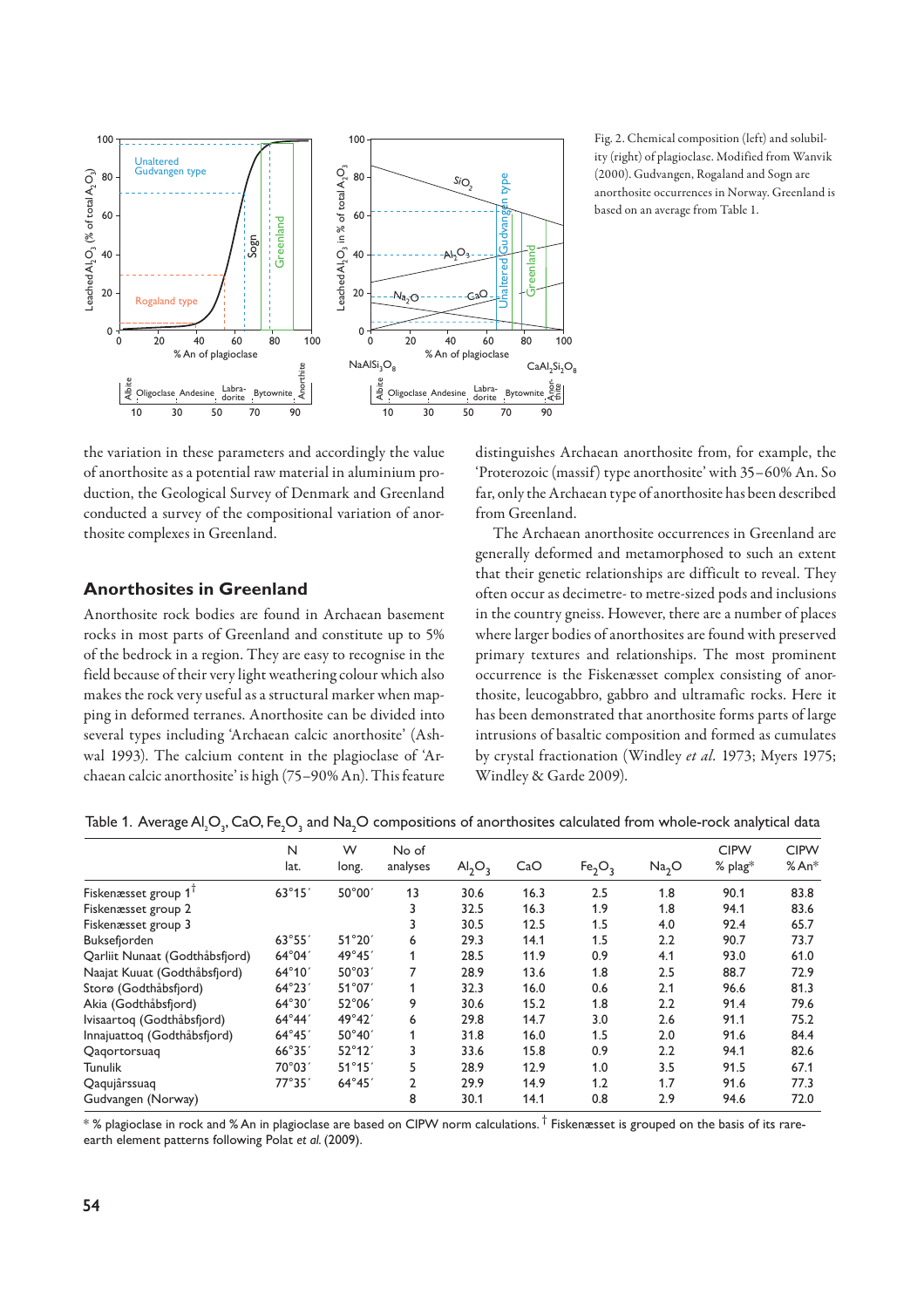

Fig. 3. **A**: The anorthosite at Innajuattoq in the Archaean block northwest of Nuuk. The mountain is 1206 m high, and the cliff section is *c.* 1100 m high. **B**: Close-up view; length of hammer handle *c.* 60 cm.

The primary relationship to the surrounding rocks is often obscured by tectonic activity or intrusive contacts to younger granitoids. All the anorthosites studied here are assumed to belong to the calcic Archaean type but their composition varies, (1) among the different complexes, (2) within the complexes as a function of the stratigraphical position and (3) within the mineral grain – from core to rim, often due to recrystallisation during metamorphism.

Around 12 anorthosite complexes in Greenland have been mapped and described (Fig. 1). The northernmost one is the Qaqujârssuaq anorthosite, which is also the largest single anorthosite mass in Greenland covering *c.* 100 km**<sup>2</sup>** of Smithson Bjerge and an unknown area under the Inland Ice



Fig. 4. Microprobe analyses of plagioclase from Greenland anorthosites showing CaO versus Al<sub>2</sub>O<sub>3</sub> wt%. The range of plagioclase compositions is due to variations from core to rim in individual grains as well as to variations between different parts of the complexes. The linear relationship between CaO and  $\text{Al}_2\text{O}_3$  is due to the coupled substitution of albite  $(NaAISi<sub>3</sub>O<sub>8</sub>)$  by anorthite  $(CaAI<sub>2</sub>Si<sub>2</sub>O<sub>8</sub>)$ .

(Dawes 2006). It is a *c.* 500 m thick succession composed of *c.* 90% anorthosite, *c.* 10% leucogabbro and <1% gabbro which was emplaced *c.* 2700 Ma ago (Nutman 1984).

The Tunulik anorthosite is located in an area of Archaean rocks deformed and metamorphosed in Palaeoproterozoic time *c.* 1900 Ma ago. Generally, the anorthosite occurs as blocks and pods in the surrounding tonalitic to granodioritic gneisses (Andersen & Pulvertaft 1986). The anorthosite can be traced south to the *c*. 25 km<sup>2</sup> large Boye Sø anorthosite (Garde & Steenfelt 1989).

The first anorthosite body to be found in Greenland was the anorthosite at Qaqortorsuaq in the *c.* 1900 Ma old Palaeoproterozoic Nagssugtoqidian fold belt (Ellitsgaard-Rasmussen & Mouritsen 1954). This body is very large and the exploration company Kryolitselskabet Øresund A/S estimated that there are *c.* 100 million tonnes of anorthosite per vertical metre in the deposit and the mountain Qaqortorsuaq is *c.* 1300 m high (Gothenborg & Keto 1977). The highest concentration of anorthosite complexes in Greenland is found in the core of the Archaean block around Nuuk (Akia, Innajuattoq, Storø, Najaat Kuuat with Qarliit Nunaat, Nunatuasuk and Ivisaartoq; Fig. 1; Table 1). One of the anorthosite bodies is located at Innajuattoq (Fig. 3).

The Fiskenæsset anorthosite complex is one of the largest and best known Archaean anorthosite complexes worldwide. Parts of the complex have retained an igneous stratigraphy, cumulate textures, layering, grading and channel deposits (Windley *et al.* 1973; Windley & Smith 1974; Windley & Garde 2009; Myers 1975, 1976, 1985), showing that it is a sheet-like, layered basic intrusion. Based on *in* 



Fig. 5. Whole-rock analyses of anorthosites showing wt% CaO versus wt% Al**<sup>2</sup>** O**3**. Anorthosites in Greenland are compared to anorthosites from Gudvangen in Norway. Most of the Greenlandic occurrences have higher CaO content due to higher anorthite content. Hence their plagioclase is rich in both Ca and Al.